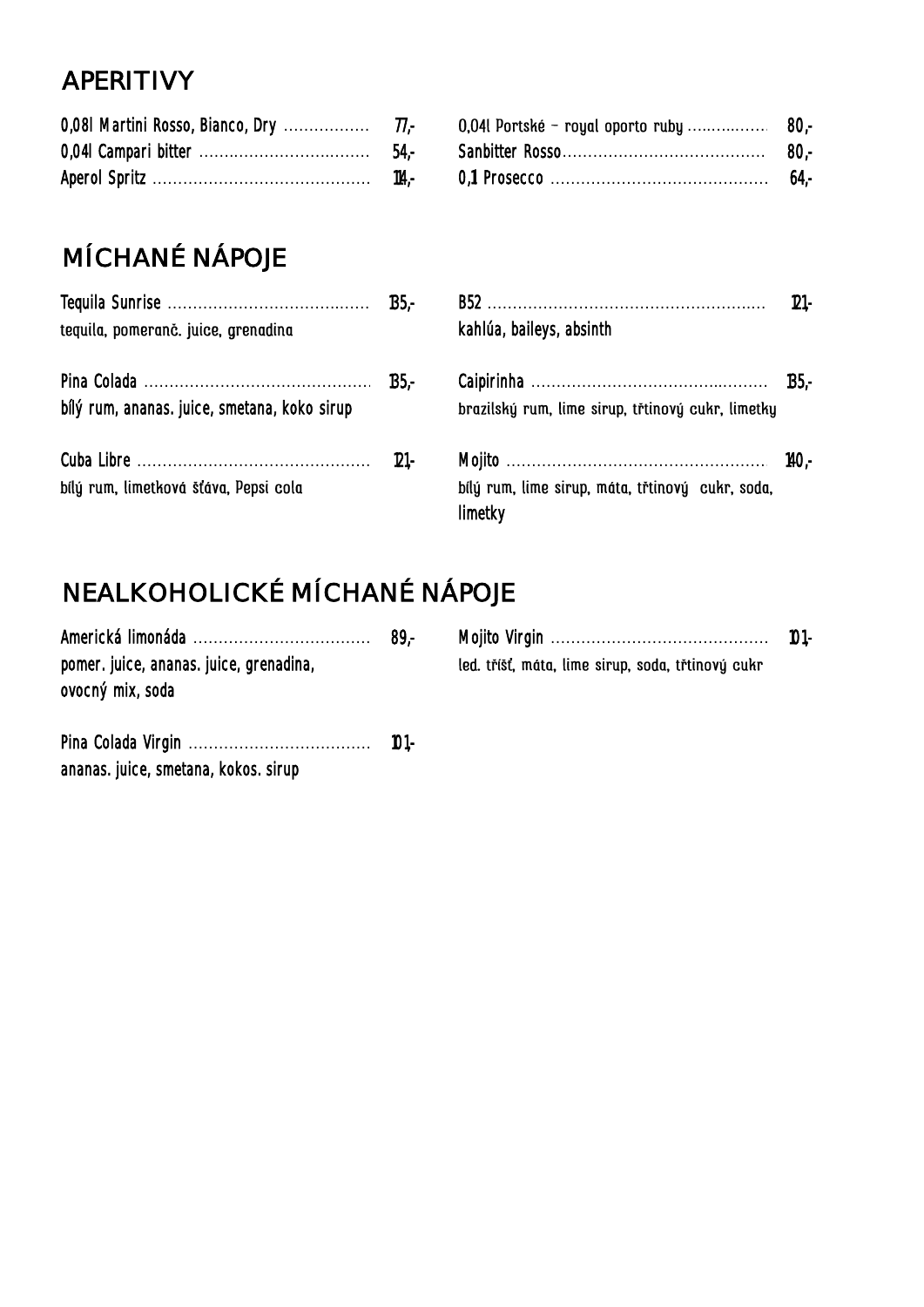# DOMÁCÍ VÍNA

Kompletní nabídku vín naleznete ve vinné kartě. Informujte se u Vašeho číšníka.

# ALKOHOLICKÉ NÁPOJE 0,041

|                                           | $57 -$ |
|-------------------------------------------|--------|
|                                           |        |
|                                           |        |
|                                           |        |
| Grappa Jacopo Poli Basano Classica  103,- |        |

## WHISKY A BOURBON 0,041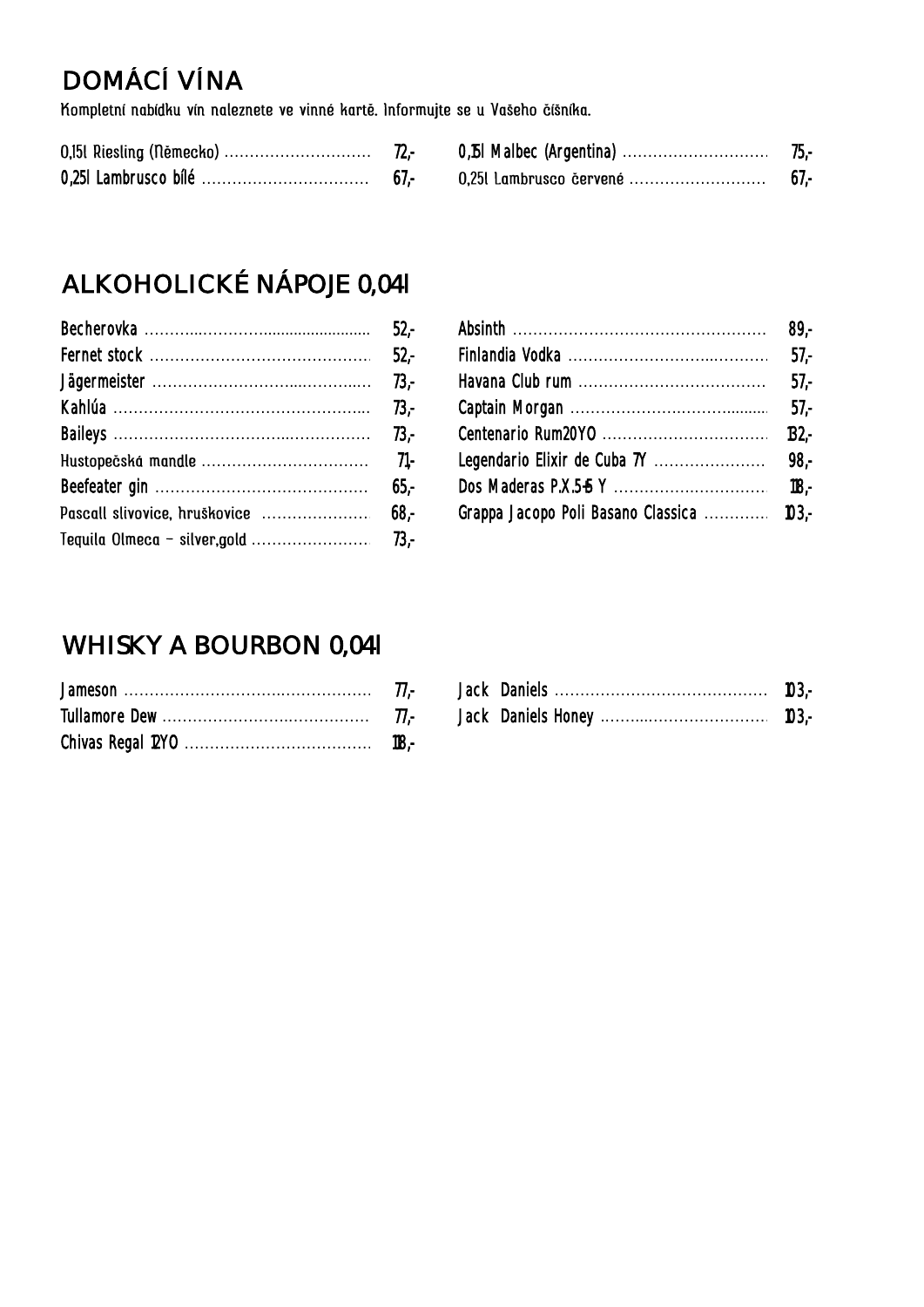# NEALKOHOLICKÉ NÁPOJE

|                                    | citron, broskev, zelený čaj                |
|------------------------------------|--------------------------------------------|
|                                    |                                            |
|                                    | 100% pomeranč, 100% jablko, ananas,        |
| 45,-                               | multivitamin, jahoda                       |
| Il Perlivá voda v karafě<br>$86 -$ |                                            |
| $45,-$                             | čerstvá pomerančová šťáva                  |
| 45,-                               |                                            |
| 45,-                               | 0,51 Ovocné a jiné limonády                |
|                                    | dle aktuální nabídky - informace u obsluhy |
|                                    |                                            |
|                                    |                                            |

| 0,331 Mattoni perlivá, jemně perlivá ……………… 45,- |                                            |  |
|--------------------------------------------------|--------------------------------------------|--|
|                                                  | citron, broskev, zelený čaj                |  |
|                                                  |                                            |  |
|                                                  | 100% pomeranč, 100% jablko, ananas,        |  |
| 0,5l  Perlivá voda v karafě     45,-             | multivitamin, jahoda                       |  |
| Il Perlivá voda v karafě     86,-                |                                            |  |
|                                                  | čerstvá pomerančová šťáva                  |  |
|                                                  |                                            |  |
|                                                  |                                            |  |
|                                                  | dle aktuální nabídky - informace u obsluhy |  |
|                                                  |                                            |  |

## PIVO

## ČEPOVANÉ

#### LÁHEV

|                       | ٦IJ.,  | 0,50 Kozel<br>tmavý | OI. |
|-----------------------|--------|---------------------|-----|
| 0,501 Pilsner Urquell | $59 -$ |                     | OI. |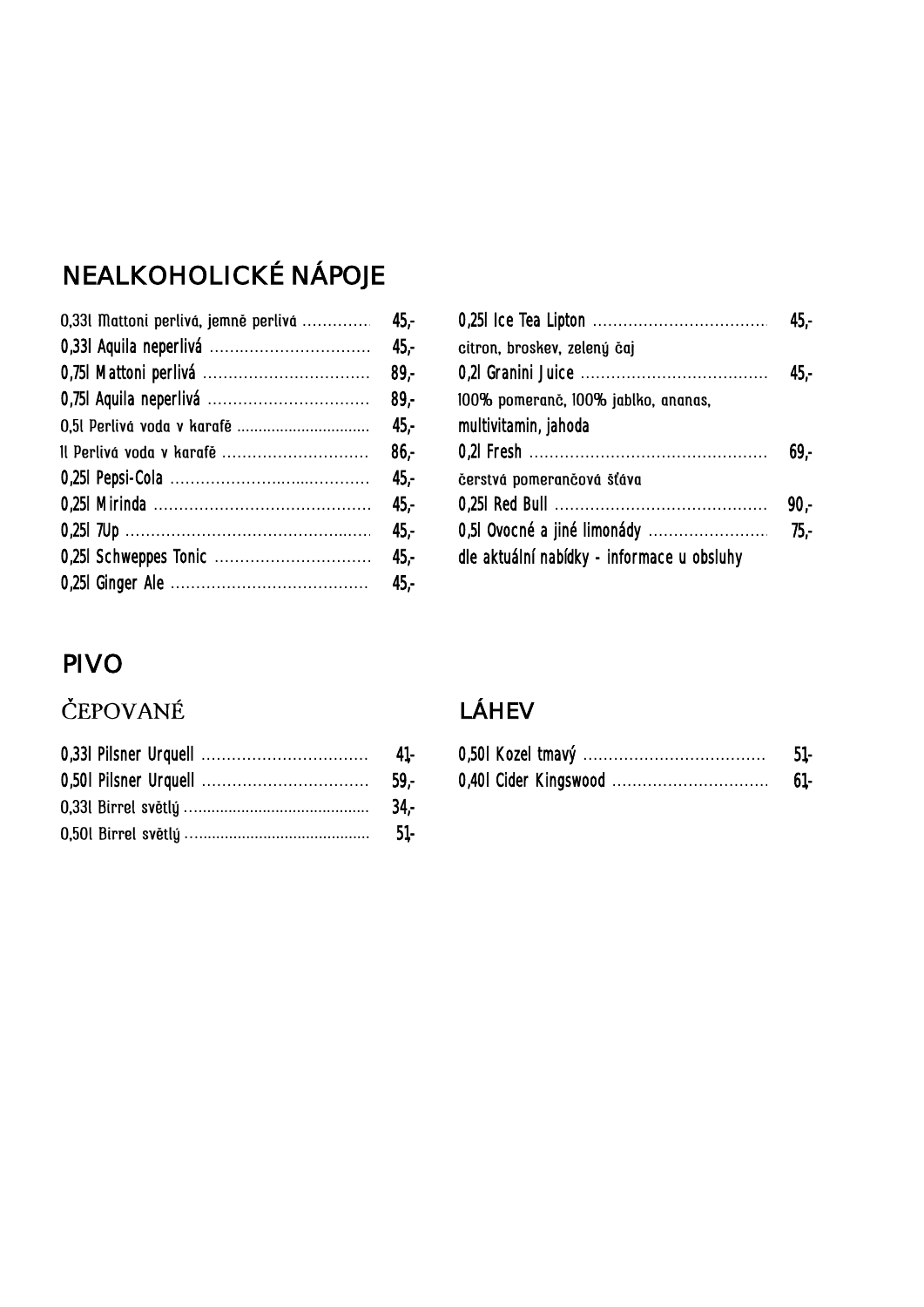# KÁVA A TEPLÉ NÁPOJE

|                                          | $55 -$ |
|------------------------------------------|--------|
|                                          |        |
|                                          |        |
|                                          |        |
|                                          |        |
| Všechny kávy lze připravit i bez kofeinu |        |

#### COGNAC A BRANDY

| 0,041 Metaxa ***** | 79.- |
|--------------------|------|
|                    |      |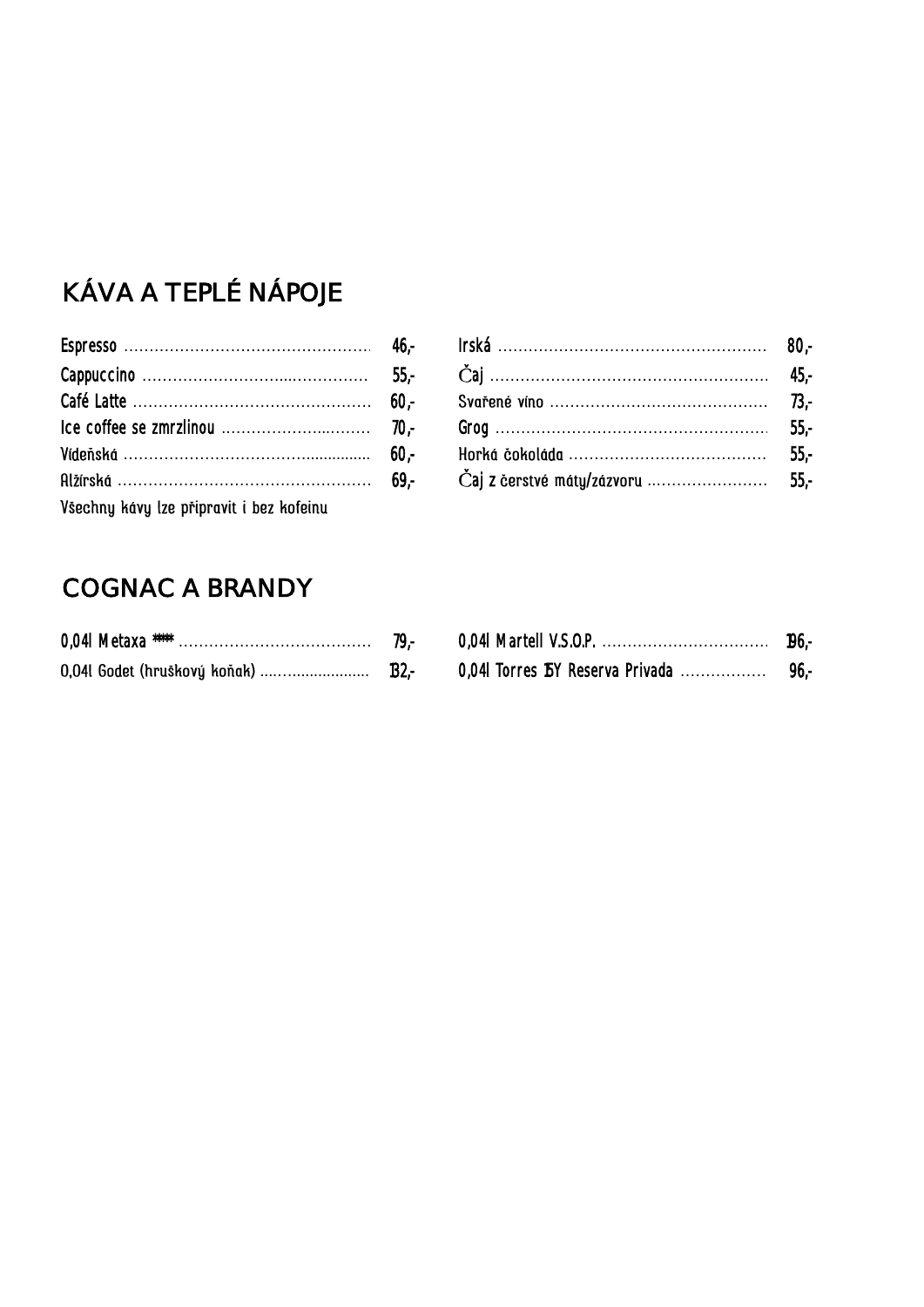## APERITIVES

|  | 0,041 Campari bitter …………………………………… 54,- Sanbitter Rosso…………………………………… 80,- |  |
|--|-----------------------------------------------------------------------------|--|
|  |                                                                             |  |

## **COCTAILS**

| tequila, orange juice, grenadine              | kahlúa, baileys, absinth                                 |
|-----------------------------------------------|----------------------------------------------------------|
|                                               |                                                          |
| white rum, ananas juice, cream, coconut sirup | brazilian rum, lime sirup, cane sugar, limes             |
|                                               |                                                          |
| white rum, limes, Pepsi-cola                  | white rum, lime sirup, mint, cane sugar, soda,<br>limes. |

| tequila, orange juice, grenadine              |         | kahlúa, baileys, absinth                                | $121 -$ |
|-----------------------------------------------|---------|---------------------------------------------------------|---------|
| white rum, ananas juice, cream, coconut sirup |         | brazilian rum, lime sirup, cane sugar, limes            |         |
| white rum, limes, Pepsi-cola                  | $121 -$ | white rum, lime sirup, mint, cane sugar, soda,<br>limes |         |

#### NON - ALCOHOLIC COCTAILS

| orange juice, pineapple juice, grenadine<br>fruit mix, soda | ice, mint, lime sirup, soda, cane sugar |  |
|-------------------------------------------------------------|-----------------------------------------|--|
|                                                             |                                         |  |

pineapple juice, cream, coconut sirup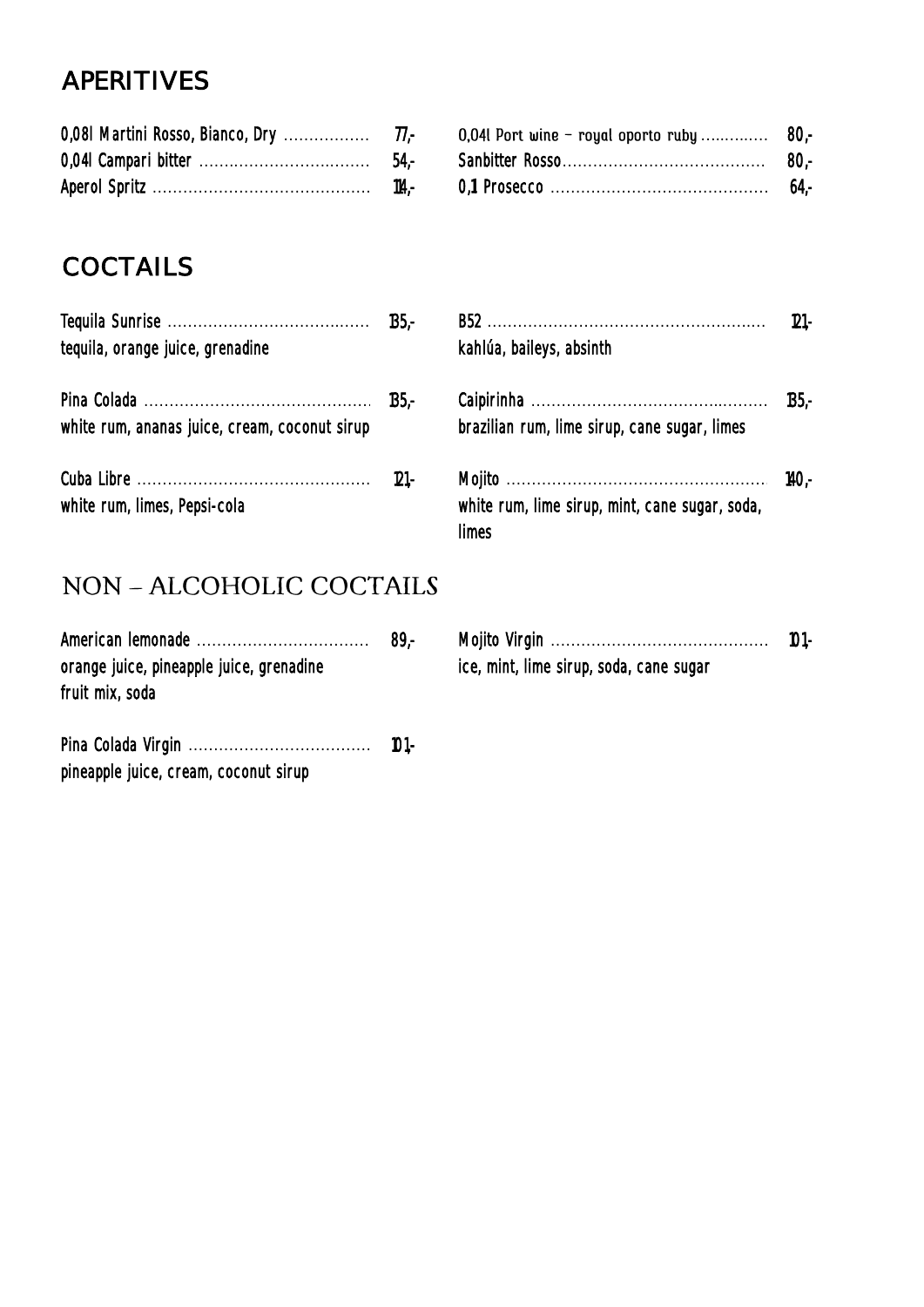#### HOUSE WINES

You can find our complete wine offer in our wine card. Ask your waiter, please.

|        | 70. |
|--------|-----|
| $61 -$ |     |

#### ALCOHOL 0,04l

| 65.5 |
|------|
|      |
|      |

|  | Grappa Jacopo Poli Basano Classica  103,- |  |
|--|-------------------------------------------|--|
|  | Tequila Olmeca - silver,gold              |  |

#### WHISKY AND BOURBON 0,04l

| Jamesor          | . . | Jack | Jani | IUJ.                 |
|------------------|-----|------|------|----------------------|
| Tullamore<br>Dew |     | Jack |      | $1^{\prime}$<br>IUJ. |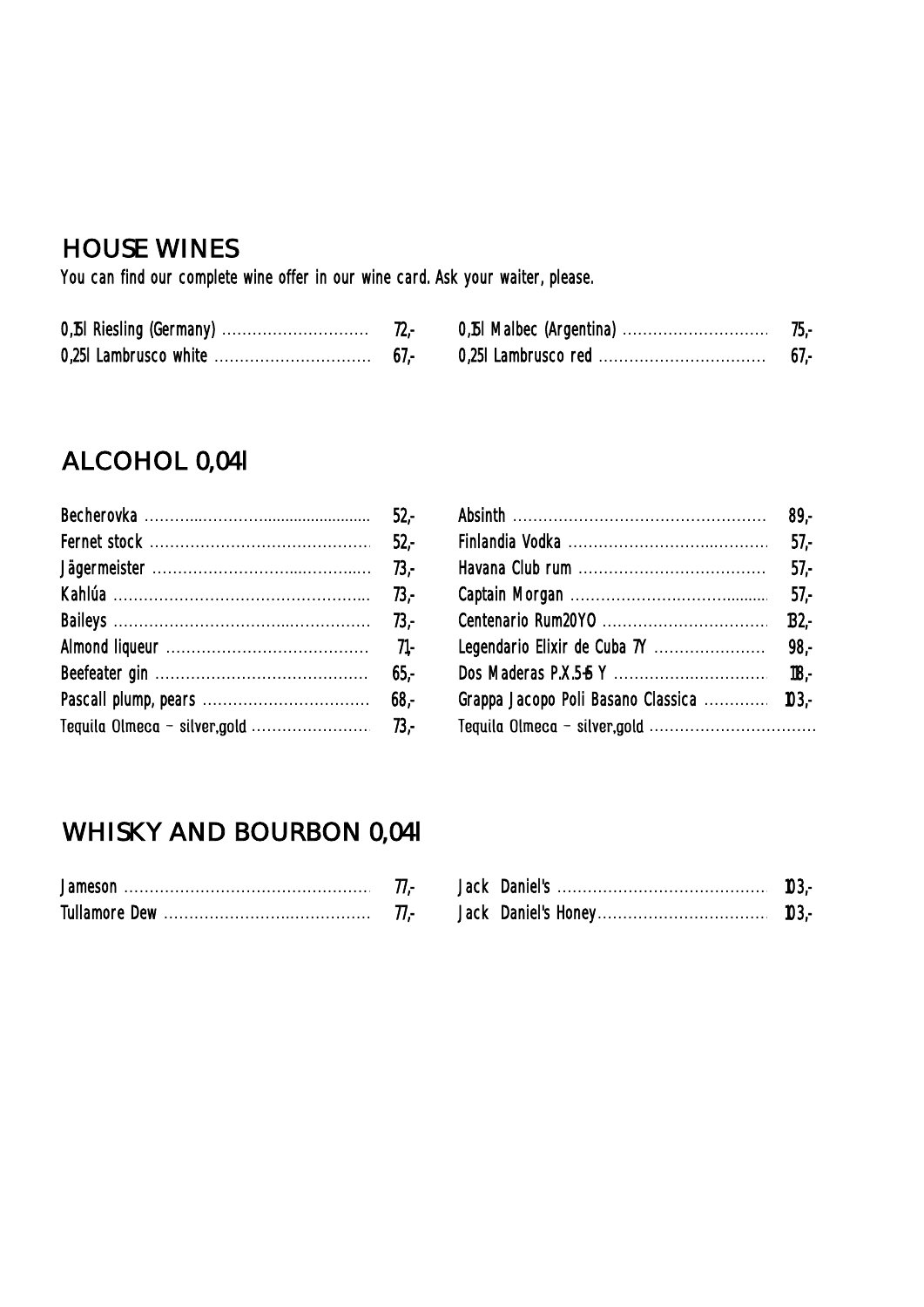#### NON - ALCOHOLIC

| 0,331 Mattoni sparkling, softly sparkling  45,- |        |                                     |
|-------------------------------------------------|--------|-------------------------------------|
|                                                 | 45,-   | lemon, peach, green tea             |
|                                                 |        | 0,2l Granini Juice                  |
|                                                 | -89,-  | 100% orange, 100% apple, pineapple, |
|                                                 |        | multivitamin, strawberry            |
|                                                 |        |                                     |
|                                                 |        | fresh orange juice                  |
|                                                 |        |                                     |
|                                                 | -45,-  | 0,51 Fruit and other lemonade       |
|                                                 | $45,-$ | ask your waiter for actual offer    |
|                                                 |        |                                     |
|                                                 |        |                                     |

| 0,331 Mattoni sparkling, softly sparkling  45,- |                                     |  |
|-------------------------------------------------|-------------------------------------|--|
|                                                 | lemon, peach, green tea             |  |
|                                                 |                                     |  |
|                                                 | 100% orange, 100% apple, pineapple, |  |
|                                                 | multivitamin, strawberry            |  |
|                                                 |                                     |  |
|                                                 | fresh orange juice                  |  |
|                                                 |                                     |  |
|                                                 |                                     |  |
|                                                 | ask your waiter for actual offer    |  |
|                                                 |                                     |  |

# BEER<br>ON TAP

#### **BOTTLE**

| 0,331 Pilsner Urquell | 0,501 Kozel tmavý (dark beer) | JI. |
|-----------------------|-------------------------------|-----|
| 0,501 Pilsner Urquell | 0,401 Cider Kingswood         | OI. |